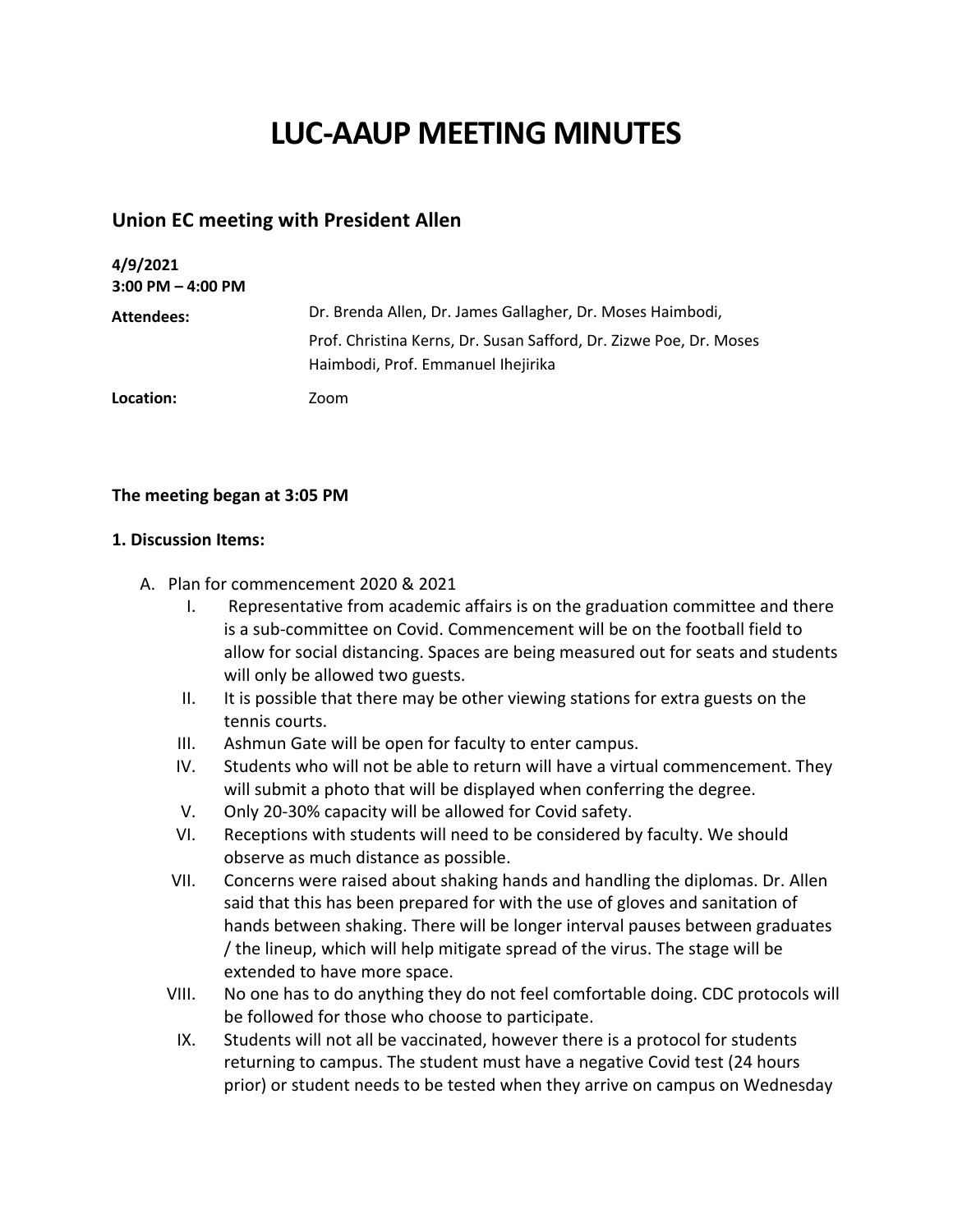when Senior week begins. Once students are on campus for senior week they will not be allowed to leave.

- X. Faculty are not obligated to attend graduation because it is outside the side letter contract. However, Faculty are encouraged to participate.
- B. Covid Related Committees
	- I. Lu-AAUP has requested having an EC member on the Fall 2021 reopening committee. Dr. Allen requested that the EC send their recommendation for membership to Harry Stinson, who is leading this committee.
	- II. Commencement committee should express any concerns to Dr. Allen to resolve. Dr Allen will assess whether the Admin will hire others to support commencement, if there is not enough faculty.
	- III. Faculty Affairs will send out a survey to assess how many Faculty will be in attendance at the commencement.
- C. State Appropriations Meeting
	- I. Concerns about consolidating Universities though disbanding the PASSCHE system.
	- II. Dr. Allen sited the overall higher-ed first-year enrollment decrease from 2008- 2010, when it peaked. Population data for college aged students has decreased since 2010, however, institutions continued to inflate budgets based on continued growing enrollment. The state expects continued growth, although the population data does not support this.
	- III. Lincoln has attempted to align Admin increases with student support.
	- IV. Dr. Allen is predicting slow incremental growth but is planning to grow more with retention.
	- V. Dr. Allen also projects growth in enrollment with adult education at SACE, this will be supported with the hire of a Dean for SACE.
	- VI. Lincoln Admin are considering how to grow revenue other than higher enrollment.
	- VII. In order to bring in more funding in the past, Lincoln has tried to add students without adjusting other support systems. Lincoln also added programs that were very expensive and difficult to support long term.
	- VIII. Enrollment is flat, but at a good pace for the faculty and support systems Lincoln has. Lincoln needs to make the current budget work, while trying to push retention.
		- IX. Dr. Allen stated that 2200-2250 students is our optimal enrollment plan but enrollment will need to be increased slowly over the next 10 years.
		- X. What would a different funding model for PASSCHE look like if it weren't related to enrollment, but were related to performance?